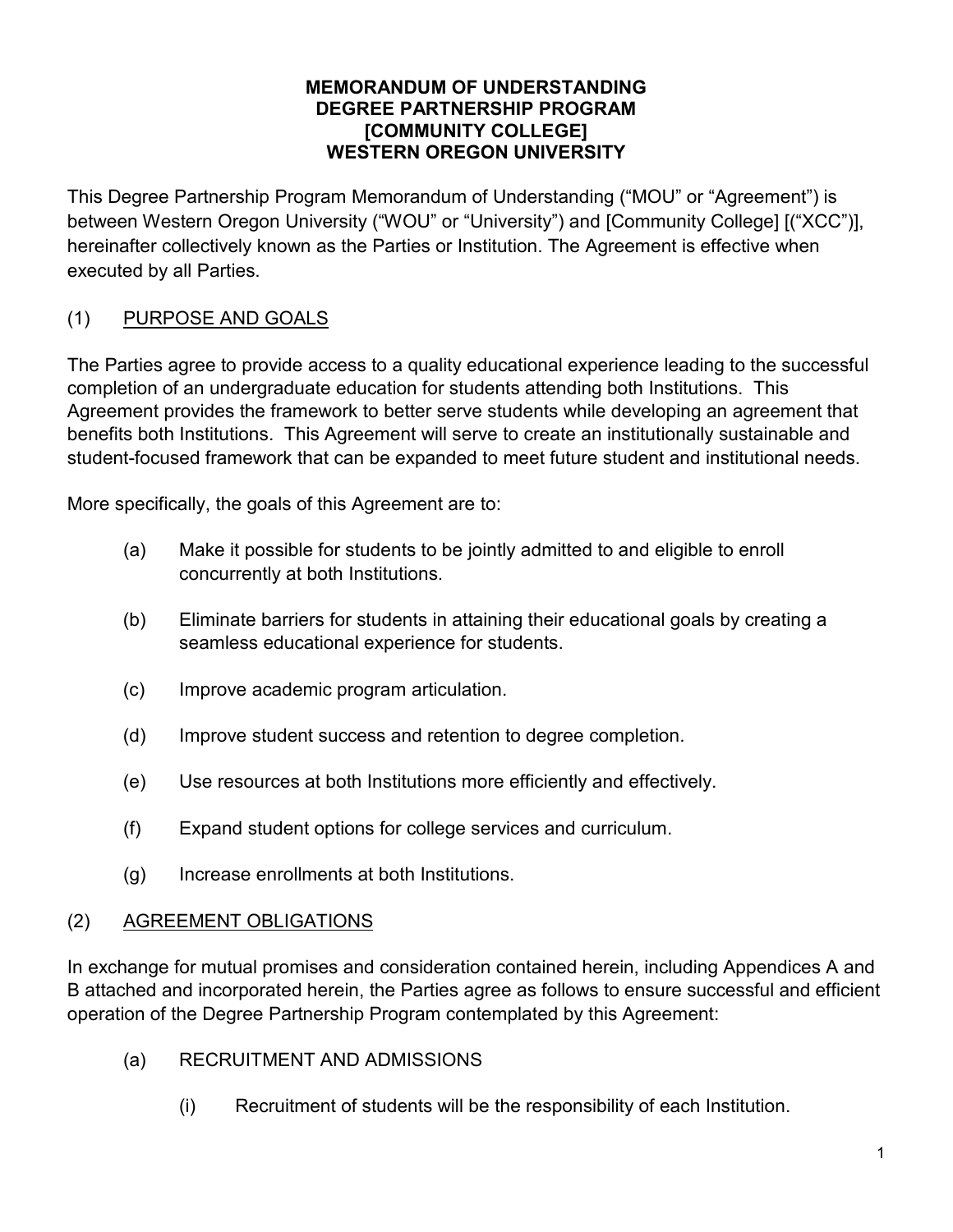- (ii) Students will be admitted through the dual admission process using the same WOU Freshman and Transfer Admission requirements as would apply to students seeking admission directly to WOU programs.
- (iii) The admission deadline will be three weeks before the start of classes each term based on WOU's academic calendar. Currently admitted WOU students may be added after the deadline, as agreed upon by both schools.
- (iv) Enrollment in the Degree Partnership Program is dual enrollment at WOU and [XCC]. Accordingly, education records will be available to officials at both Institutions on an as-needed and authorized basis. For purposes of this Section and Agreement, each Institution is a "school official," as defined by the Family Educational Rights and Privacy Act (FERPA) and its implementing regulations, of the other Institution, with all rights, duties and obligations available to school officials, including but not limited to obligations regarding the re-disclosure of education records.
- (v) Representatives from WOU Office of Admissions or other designated office will conduct several campus visits at [XCC] during the academic terms. [XCC] will provide a physical space and assist in promoting the WOU visit. WOU and [XCC] will also design and implement targeted visit events at [XCC] that focus on specific academic majors, student groups or activities.
- (vi) The Parties agree to develop degree pathway advising guides for use by [XCC] students and advisors. The guides will be reviewed regularly to ensure continued accuracy.
- (vii) The Parties agree to investigate ways to successfully collaborate in the areas of international student recruitment and retention.

# (b) TUITION AND FEES

- (i) Tuition and fees will be assessed based on the courses for which students register. College tuition and fees will be assessed for [XCC] courses and WOU tuition and fees will be assessed for WOU courses according to the normal fee structure. Withdrawals and refunds will be handled by the party that receives the tuition and fees in accordance with its policies and procedures.
- (ii) Tuition will be assessed at resident or non-resident rates depending upon the residency classification of the student. Residency classification for [XCC] courses will be based on criteria established by [XCC]. Residency classification for WOU courses will be based on criteria established by Western Oregon University.
- (iii) For dually-enrolled students taking classes only at [XCC], fees are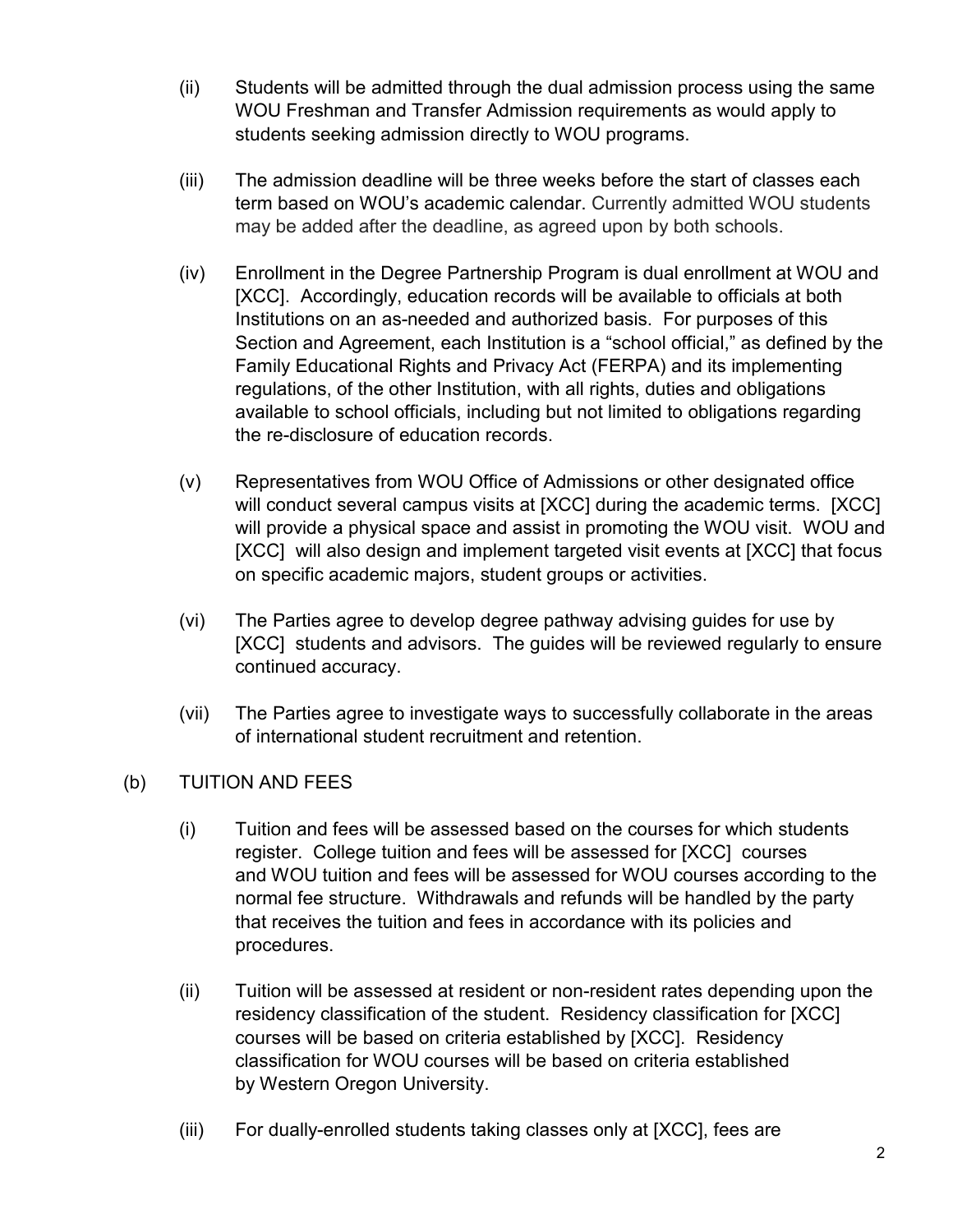assessed through the normal [XCC] fee structure. Students wishing to pay for the optional WOU fee package may request the package at WOU through the Business Office.

- (iv) For dually-enrolled students taking only WOU classes, WOU fees are assessed through the normal WOU fee structure.
- (v) For dually-enrolled students and taking classes at both Institutions, students will pay fees for each Institution according to each Institution's normal fee structure.

## (c) PROGRAM ARTICULATION AND ADVISING

- (i) The management of the Degree Partnership Program and resulting articulation agreements between the Parties will be coordinated through the WOU Transfer Specialist and [XCC]'s Office of University Partnerships. The Transfer Specialist will coordinate with the WOU Office of Admissions, Office of the Registrar, Office of Financial Aid, Enrollment Services Department and [XCC]'s Office of University Partnerships.
- (ii) Academic advising will be the joint responsibility of the Parties. Each Party will identify and train academic advisors regarding the Agreement. This Section does not obligate the Parties to hire academic advisors jointly.
- (iii) Disputes or concerns relating to articulation, class content, chronology of content or course scheduling will be resolved by the chief academic officers or their designees at each Institution. Disputes or concerns arising in the articulation process at one of the Institutions or the other will be resolved by direct consultation between the chief academic officers (or their designees) at each Institution.
- (iv) In an effort to minimize loss of credit during the transfer process, the Parties will coordinate student advising through joint meetings of the advising center program staff as well as faculty advisors (if applicable) at each of the Institutions. Both parties will facilitate the development and maintenance of 4 year plans to guide students in course selection at both institutions.
- (v) Academic Advising will be available to Degree Partnership Program students at both Institutions.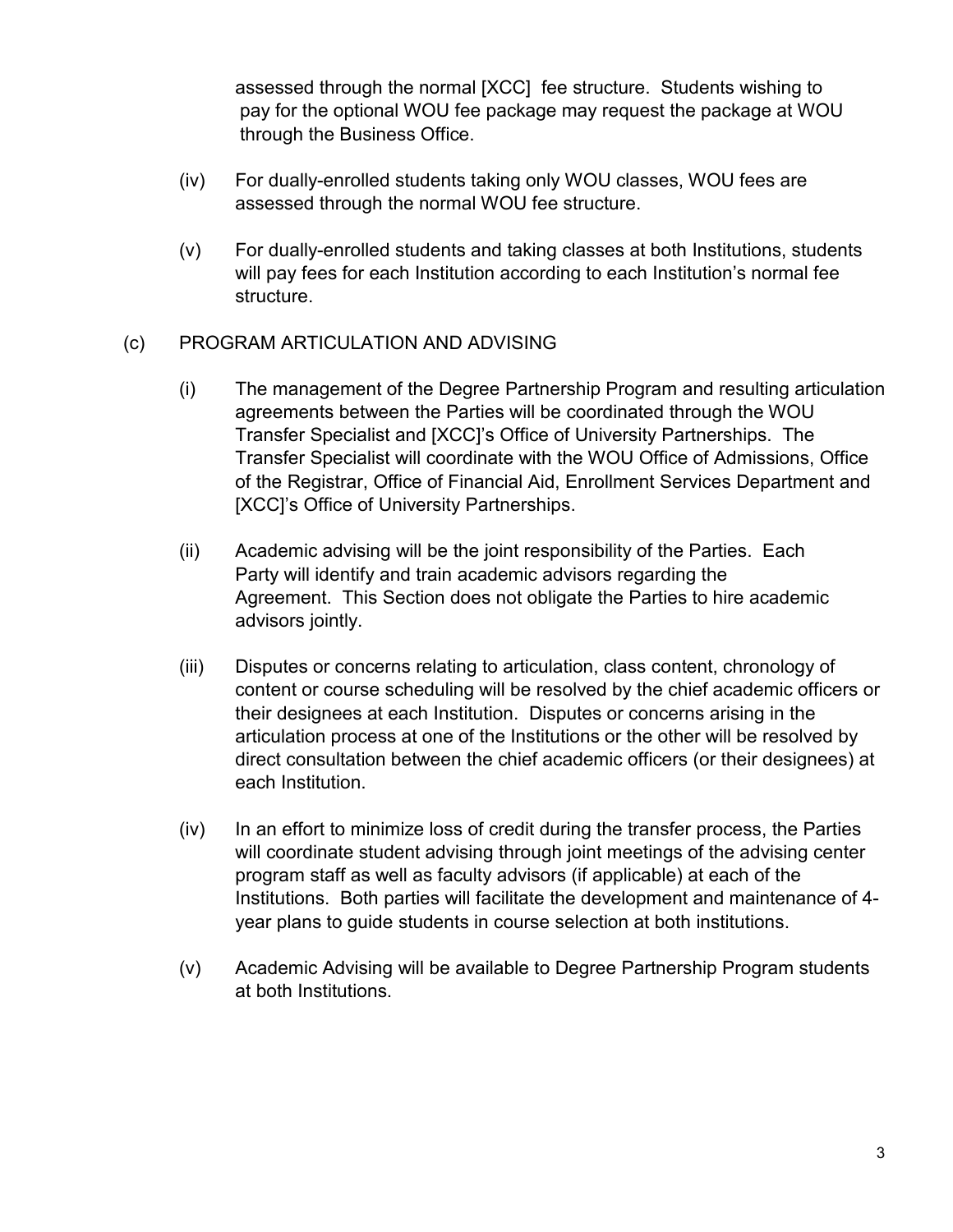#### (d) REGISTRATION AND EDUCATION RECORDS

- (i) Students will register for courses through the regular registration process at each Institution.
- (ii) The WOU Office of the Registrar and the [XCC] Office of the Registrar will be responsible for maintaining education records for dually admitted students for coursework taken at the respective Institutions. Personally identifiable information will be shared between the Institutions on an as-needed and authorized basis. For purposes of this Section and Agreement, each Institution is a "school official," as defined by the Family Educational Rights and Privacy Act (FERPA) and its implementing regulations, of the other Institution, with all rights, duties and obligations available to school officials, including but not limited to obligations regarding the re-disclosure of education records. Both institutions' Institutional Research Offices will collaborate on sharing student enrollment and demographic data to conduct joint research on student success.
- (iii) Dually-enrolled students will be coded and tracked in the student information systems at both Institutions.
- (iv) The Parties will work together to maintain and utilize electronic data interchange (EDI) information technologies.

## (e) FINANCIAL AID AND SCHOLARSHIPS

- (i) Financial aid will be available for qualified students who are dually enrolled. Student data for financial aid will be shared between the Parties. Compliance information and end-of-term information will be shared between the Offices of Financial Aid at each Institution.
- (iii) Students will receive financial aid only through their "home institution," which is determined by federal financial aid regulations and in accord with Appendix A, attached and incorporated into this Agreement.
- (iii) Applications for WOU and [XCC] scholarships will be available to dually enrolled students provided that students meet all requirements.

(iv) WOU and [XCC] agree to investigate the establishment of scholarships that will support students in both their initial enrollment at [XCC] and subsequent enrollment at WOU.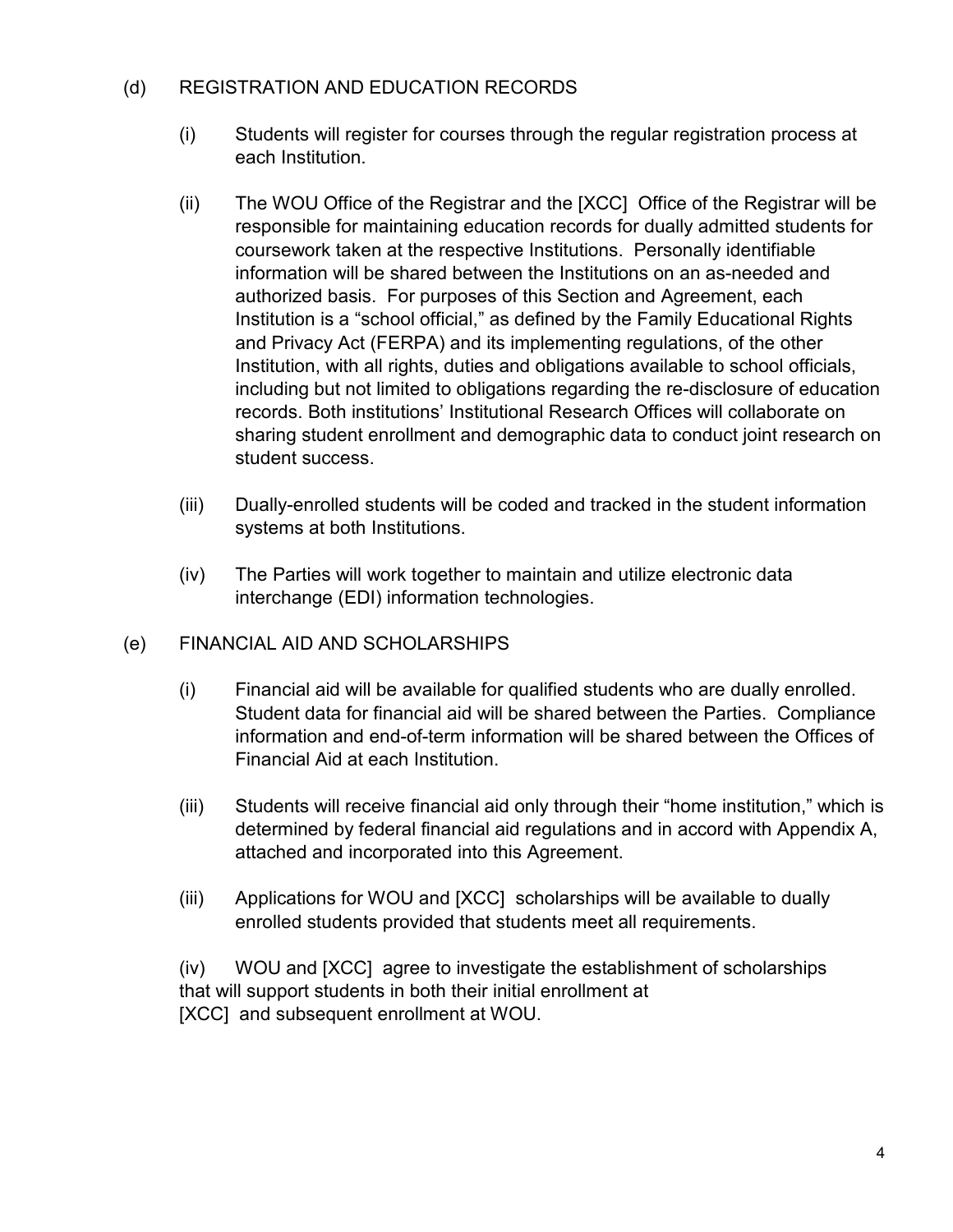## (f) STUDENT GRIEVANCES AND CONDUCT

- (i) [XCC] agrees that no complaint or grievance by a student solely against or solely involving WOU and/or its administration, faculty, staff, services, or facilities will be addressed through [XCC]'s grievance procedures and all such complaints or grievances will be referred to the appropriate WOU institutional process of grievance procedure. WOU agrees that students will not be permitted to use WOU grievance procedures to pursue complaints solely involving [XCC].
- (ii) Dually-enrolled students will comply with the conduct standards and student in distress processes at both Institutions. [XCC] and WOU reserve the right to intervene and to make decisions or take actions at their individual institutions in cases of misconduct or extreme student distress, particularly when cases involve health or safety. Students found in violation of conduct codes may receive sanctions from each Institution. [XCC] and WOU reserve the option to decide that only one Institution will process a case of misconduct, but neither Institution shall make this decision for the other Institution. [XCC] and WOU may consult with each other regarding jurisdiction regarding which Institution will process alleged violations of the conduct code. Students who are ineligible to return to WOU due to conduct violations may not be eligible to return to [XCC]. Both Institutions commit to follow all laws and regulations concerning student conduct and students in distress, institutional removal, exclusion, and other sanctions. Neither Institution shall be responsible for the acts of the other institution; should a legal action be initiated against an institution for actions of the other Institution, the Institution will indemnify and hold the other harmless for all costs and damages.
- (g) MARKETING
	- (i) The respective marketing departments for each party will coordinate the marketing of the Degree Partnership Program. Promotional plans will be subject to approval by each institution.

# (h) STUDENT SERVICES

- (i) Dually-enrolled students will have access to student services at both Institutions. Fee-based student services will be available to dually admitted students who have paid the requisite fees for the service.
- (iii) Dually-enrolled students who are eligible to receive support and accommodations as the result of a documented disability may seek appropriate services from the Office of Disability Services at each institution, and it is the student's responsibility to contact each institution's Office of Disability Services. Each Party reserves the right to coordinate the delivery of services with the other Institution.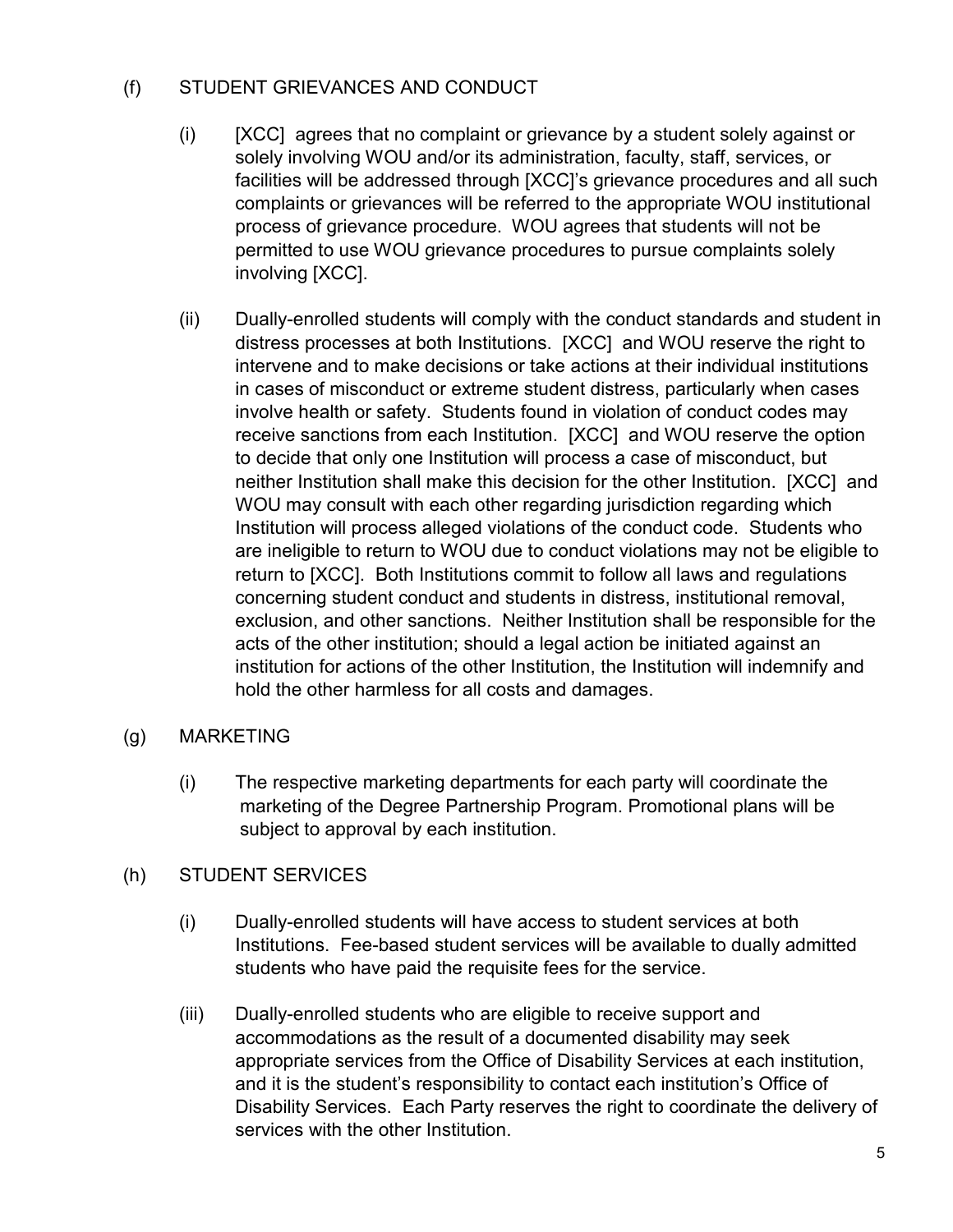(iv) Each Party will provide services to eligible students in accords with federal guidelines regarding service to U.S. military veterans. Each Institution reserves the right to coordinate the delivery of services to U.S. military veterans with the other Institution.

# (i) HOUSING AND DINING

- (i) Dually-enrolled students will be eligible to use WOU Housing and Dining Services. Students will be required to complete an application for housing and dining as well as pay the housing application fee. For purposes of this Agreement, these students must comply with the same terms and conditions for housing and dining as other WOU students. To be eligible, students must enroll in a minimum of one (1) credit at WOU. The total minimum of eight (8) credit hours can be a combination of credits taken between the two Institutions. For students who wish to live at WOU but are unable to enroll in one (1) credit at WOU, there is a petition process to seek approval to live in WOU Housing.
- (j) STUDENT INFORMATION SYSTEMS AND INFORMATION TECHNOLOGY
	- (i) Each Institution may share, as appropriate and permissible, software coding and technology expertise in a manner that supports the successful operation of the Degree Partnership Program.

# (3) MISCELLANEOUS

- (a) This Agreement offers opportunities for more effective and efficient use of faculty, facilities, and support services by WOU and [XCC]. Faculty and staff will be encouraged to develop cooperative efforts related to the delivery of courses and support services.
- (b) This Agreement shall not create any rights in any third parties, specifically any students participating in the Program. WOU and [XCC] are the only parties to this Agreement.
- (c) This Agreement is non-assignable.
- (d) This Agreement is subject to the laws of the State of Oregon.
- (e) If any section or language of this Agreement is deemed to be illegal or unenforceable by a court of competent jurisdiction, it will not affect the enforceability of the remainder of the Agreement.
- (f) The Parties will abide by procedural agreements as outlined in applicable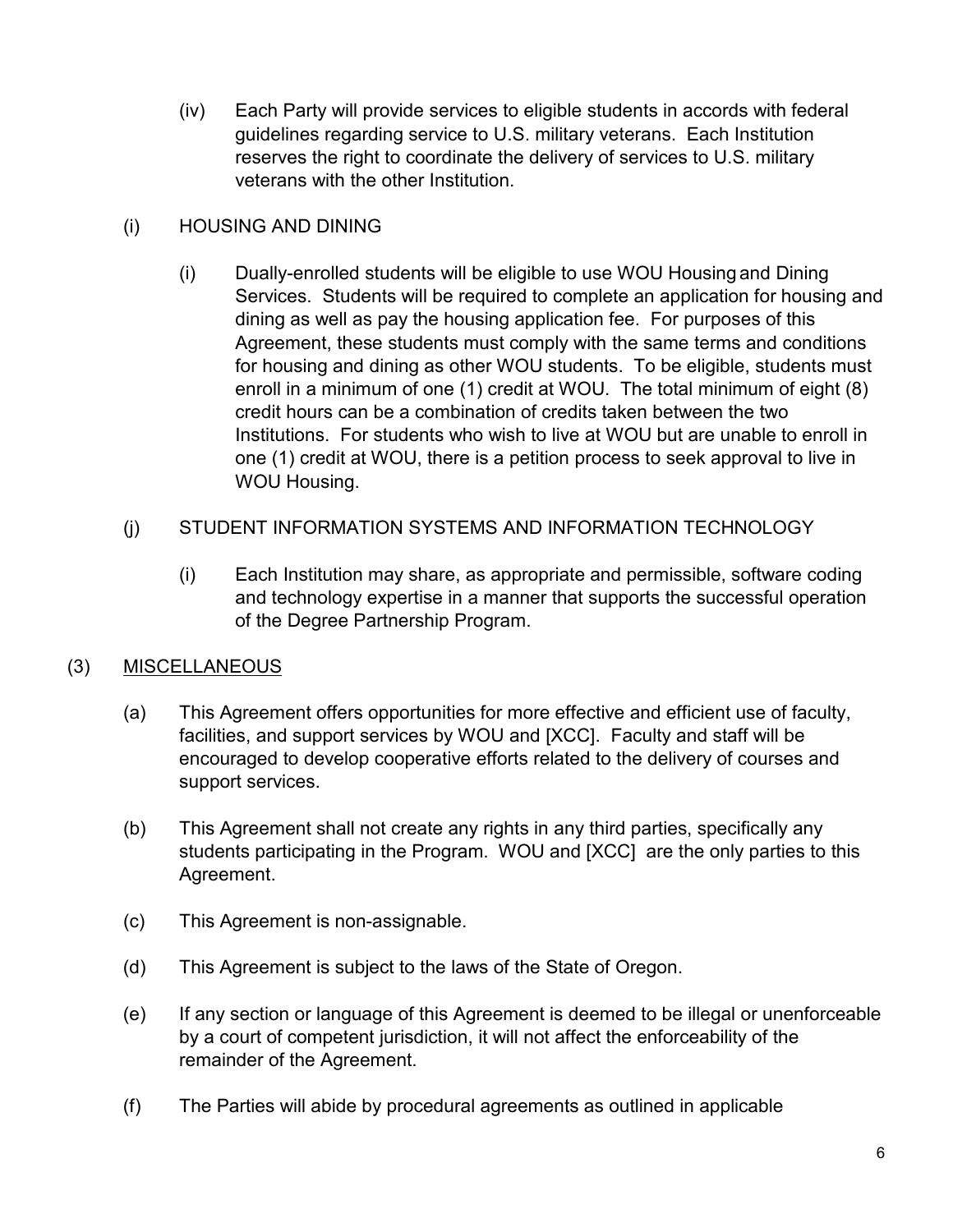appendix (Appendix B), to the extent that procedural agreements will at no time contradict the MOU.

- (g) Changes to procedural appendix (Appendix B) may only be made by mutual agreement of the responsible officers, and must be made in writing and reflected in dated changes to the impacted appendix (Appendix B).
- (h) The Parties will be responsible for their respective obligations under federal and state law, including but not limited to Title IX of the Civil Rights Act of 1964 and the Clery Act.

## (4) TERM AND TERMINATION

- (a) This Agreement will remain effective until and unless one or both Parties terminates this agreement in accord with this section.
- (b) The initial term of this Agreement will be three academic years, starting with Fall Term 2019.
- (c) Prior to the extension of the initial term, the Parties will meet to determine if any mutually agreeable changes to the Agreement are necessary or advisable
- (d) In the event that this agreement is dissolved, students will have two years in which to complete their matriculation to WOU. [XCC] will continue to send transcripts for students coded as Degree Partnership Program participants during this time. WOU will continue to update student transfer evaluations and the Financial Aid Consortium (Appendix A) Agreement will be honored. Other Degree Partnership Program benefits may not be available. Students who have not matriculated to WOU by the end of this 2-year period will need to reapply for admission.
- (e) Amendments to this Agreement may only be in writing and executed by a dulyauthorized representative of each Party. Amendments are only valid if they are executed by persons authorized to bind the Party in contract.
- (f) Either Party may terminate this Agreement for cause by giving written notice to the institution at least sixty (60) days prior to the commencement of a new academic term.
- (g) This Agreement may be terminated at any time by mutual written agreement.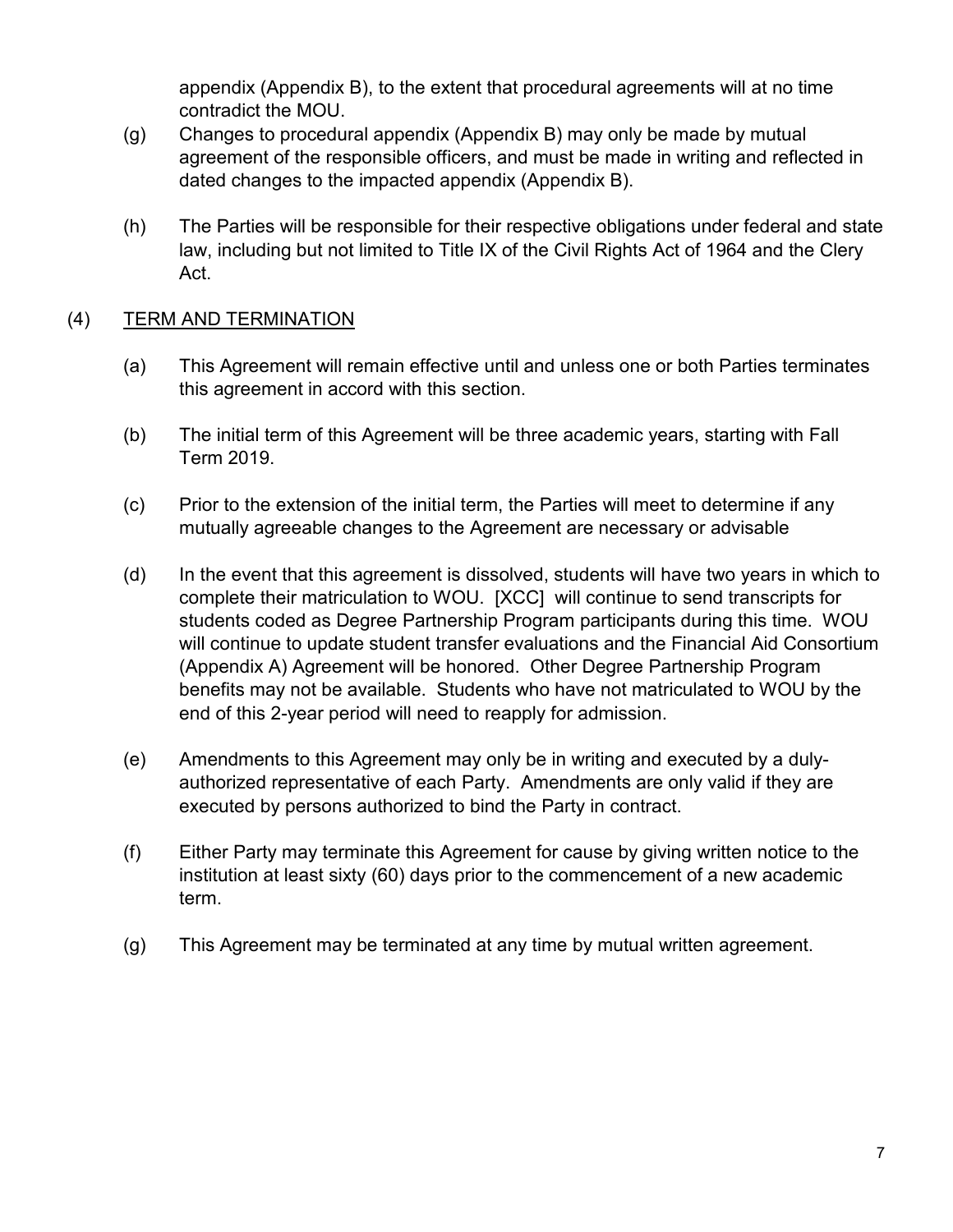IT IS SO AGREED:

FOR WESTERN OREGON UNIVERSITY: FOR [XCC] COMMUNITY COLLEGE:

PRINT NAME OF PRESIDENT PRINT NAME OF PRESIDENT

 $\overline{\phantom{a}}$  , and the contribution of the contribution of the contribution of the contribution of the contribution of the contribution of the contribution of the contribution of the contribution of the contribution of the SIGNATURE SIGNATURE

 $\overline{\phantom{a}}$  , and the contribution of the contribution of the contribution of the contribution of the contribution of the contribution of the contribution of the contribution of the contribution of the contribution of the

 $\overline{\phantom{a}}$  , and the contribution of the contribution of the contribution of the contribution of the contribution of the contribution of the contribution of the contribution of the contribution of the contribution of the

DATE DATE

PRINT NAME OF CONTRACT OFFICER PRINT NAME OF CONTRACT OFFICER

 $\overline{\phantom{a}}$  , and the contribution of the contribution of the contribution of the contribution of the contribution of the contribution of the contribution of the contribution of the contribution of the contribution of the

 $\overline{\phantom{a}}$  , and the contribution of the contribution of the contribution of the contribution of the contribution of the contribution of the contribution of the contribution of the contribution of the contribution of the SIGNATURE SIGNATURE SIGNATURE

 $\overline{\phantom{a}}$  , and the contract of the contract of the contract of the contract of the contract of the contract of the contract of the contract of the contract of the contract of the contract of the contract of the contrac DATE DATE

WOU Degree Partnership Program MOU Form.doc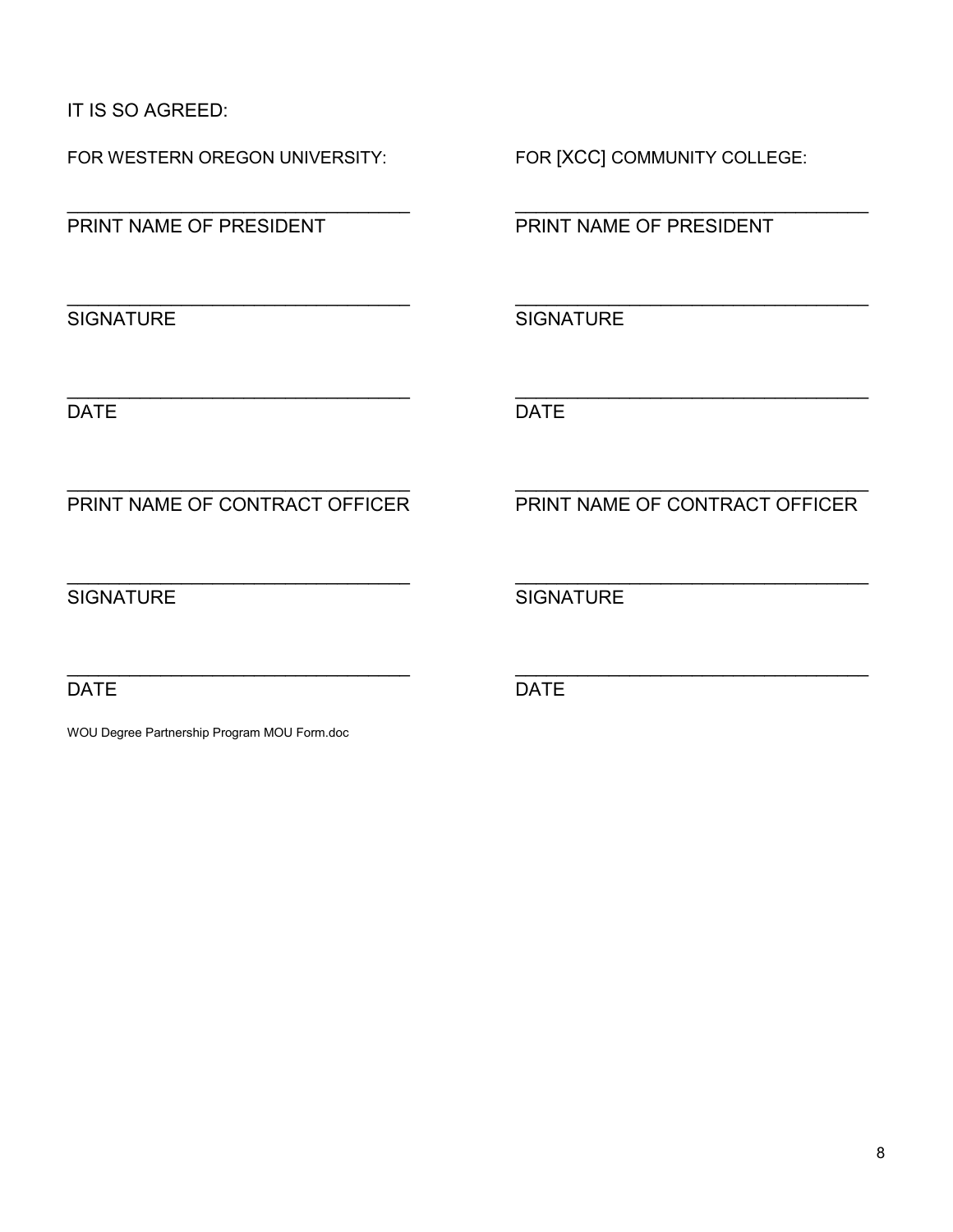# **Appendix A** [X] Community College

#### Western Oregon University Degree Partnership Program Financial Aid Consortium Agreement

Under this agreement, both new and continuing students admitted to the **[Community College (XCC)] and Western Oregon University (WOU)** Degree Partnership Program may receive federal, state and certain institutional aid from their Home Institutions based on the combined hours in which they enroll each term at both Institutions.

## **Home Institution:**

The Home Institution will be determined by the students' immediate degree objective. For example, if the student's immediate degree objective is a bachelor's degree, then WOU will be designated as the Home Institution. Should the student be pursuing either an Associate of Arts or Sciences prior to completing a bachelor's degree, [XCC] will be designated as the Home Institution.

The Home Institution will be responsible for processing, awarding, and distributing federal, state, and certain institutional aid, as well as, monitoring academic progress and calculating refunds and repayments, as warranted.

The Home Institution must retain all required records for the requisite time necessary to making compliance with pertinent federal, state, and institutional regulations.

Students must enroll in a minimum of six (6) credit hours at their Home Institution each term they participate in the Degree Partnership Program.

Due to the probable delay inherent in transferring federal aid from one Institution to the other, student will be discouraged from changing their Home Institution within an academic year.

# **Host Institution:**

The Host Institution (defined as the institution that is not the Home institution) will ensure that Degree Partnership Program participants do not receive federal and state aid from both Institutions during the same term.

In addition, the Host Institution will provide the Home Institution with information relevant to participant's enrollment, fee payment, and grades in a timely manner.

Should a student withdraw from the Home Institution during an enrolled term, the Host Institution will return to the Home Institution any tuition refund that must be credited to the financial aid programs. The tuition refund calculation will be determined by the Home Institution.

## **Data Exchange:**

The Home and Host Institutions will exchange electronic enrollment data on a weekly basis, consistent with (2)(d) Registration and Education Records section of the Agreement.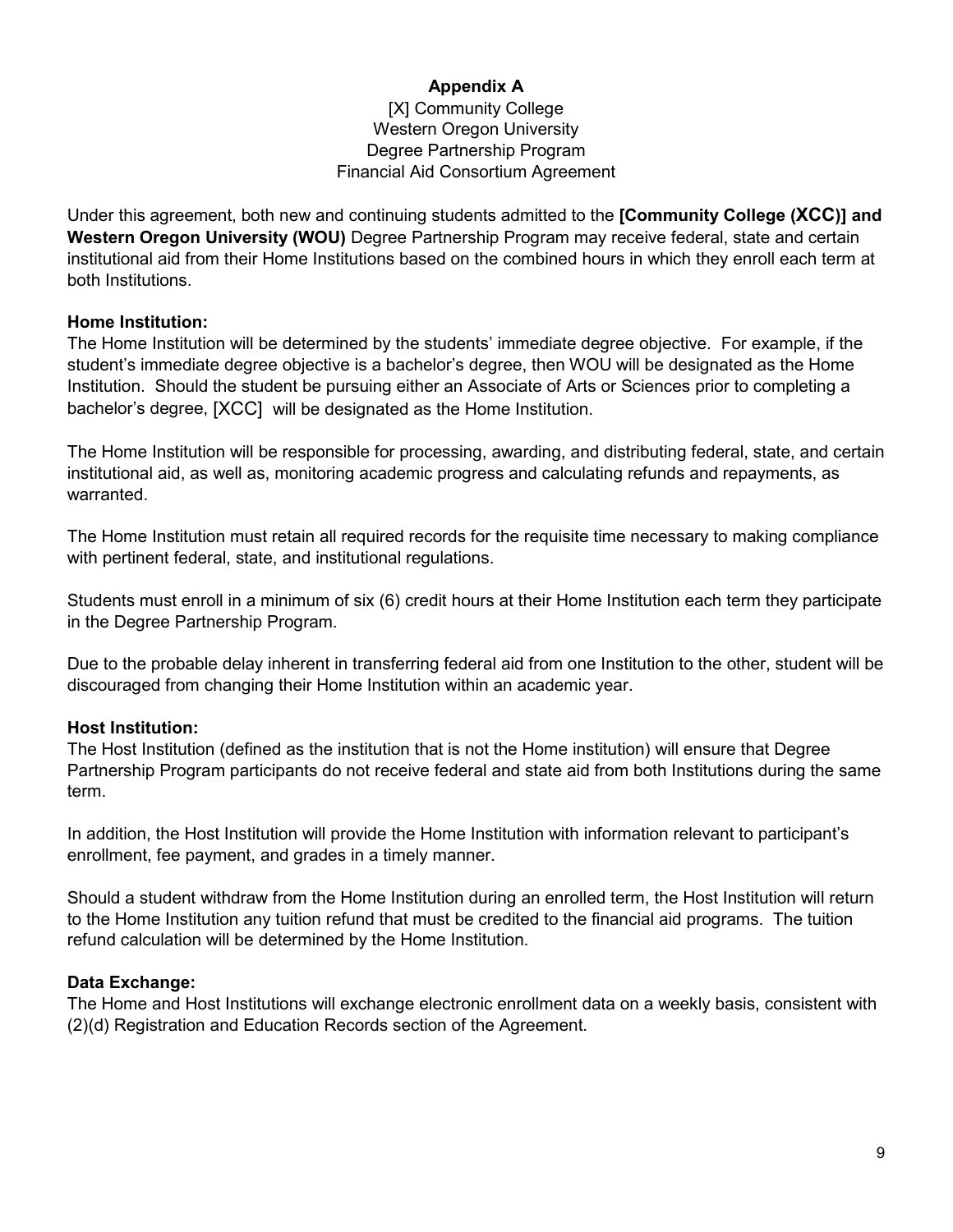#### **Other Considerations:**

WOU Institutional Scholarships: Dually-admitted students are eligible to apply for and receive scholarships and other forms of institutional aid based on credits from their Home Institution only.

#### **Emergency Loans:**

Students who have designated [XCC] as their Home Institution may apply for an emergency loan from WOU.

#### **Tuition Refunds:**

For students who withdraw from all of their classes or fail to satisfactorily complete any credit hours at both Institutions, the Home Institution tuition refund and cash disbursement repayment policies will prevail. Tuition that may be retained by each Institution will be distributed based on the same percentage of tuition assessed and paid at each Institution.

This agreement will be reviewed periodically, as needed, to accurately reflect the policies of the [XCC] /WOU Degree Partnership Program and maintain compliance with pertinent federal and state student aid regulations.

| FOR WESTERN OREGON UNIVERSITY:       | FOR [XCC] COMMUNITY COLLEGE:         |
|--------------------------------------|--------------------------------------|
| PRINT NAME OF FINANCIAL AID DIRECTOR | PRINT NAME OF FINANCIAL AID DIRECTOR |
| <b>SIGNATURE</b>                     | <b>SIGNATURE</b>                     |
| <b>DATE</b>                          | <b>DATE</b>                          |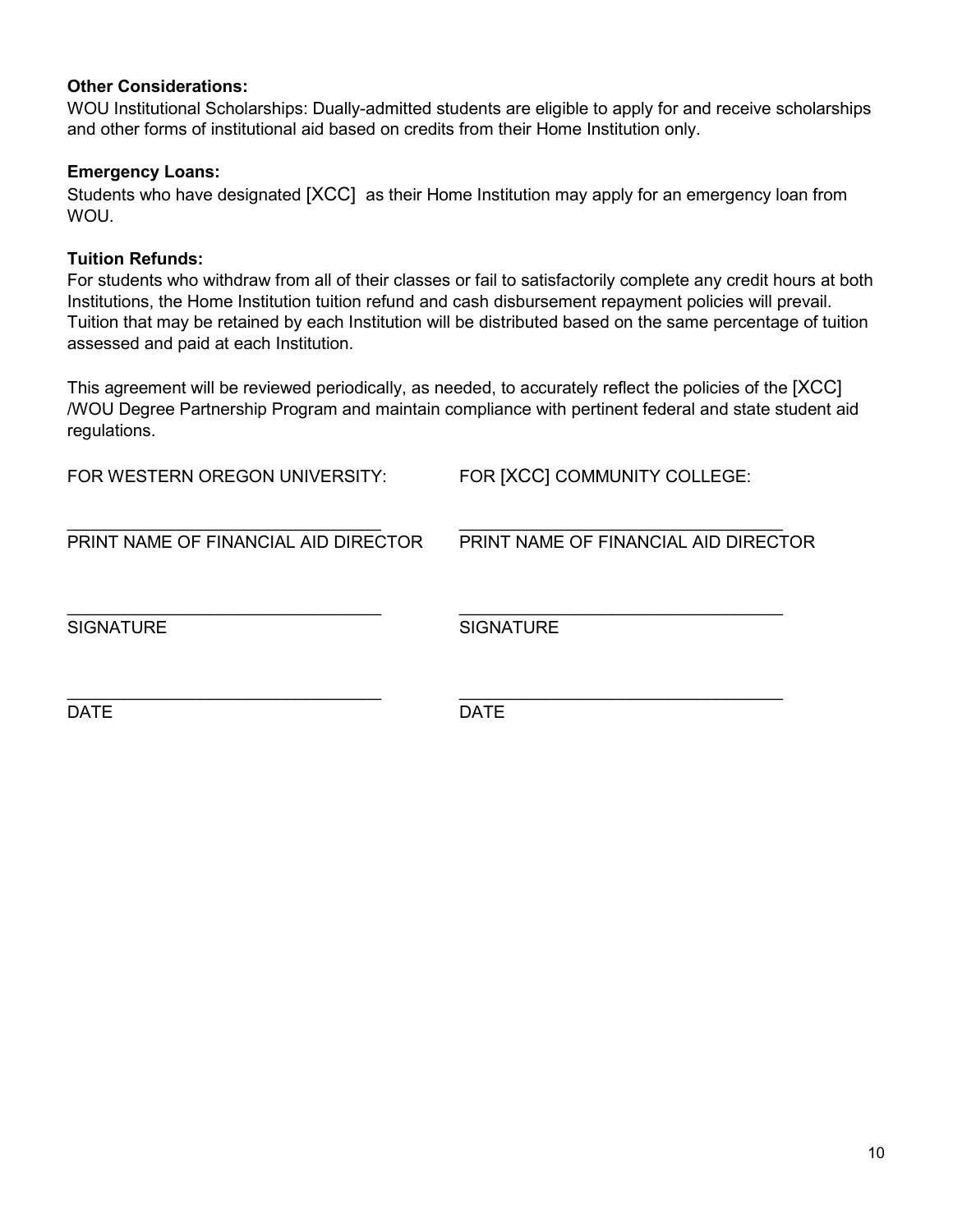#### **Appendix B** [X] Community College Western Oregon University Degree Partnership Program Addendum

#### **Admission:**

- 1. Students must be admitted to WOU.
- 2. Students will initiate admission to the Degree Partnership Program through WOU.
	- a. Deadline for admission to Degree Partnership Program will be three (3) weeks prior to the start of an academic term based on WOU's academic calendar.
	- b. A joint application process will be available for eligible students. For each joint application, an application fee of \$60 will be assessed. Application fees will be split equally between the Institutions.
- 3. The records of dually applied and admitted students will be accessed on a read only basis by both **Institutions**
- 4. Reports will be electronically sent to [X] Community College in a secure file. The reports will include information on admitted students only.

## **Use of OFAX for sharing enrollment information:**

- 1. [X] Community College will send, via Oregon Financial Aid eXchange (OFAX), registration records of the Degree Partnership Program students who show current term registration at [XCC] Community College. This information will be utilized by WOU financial aid staff to determine eligibility for financial aid.
- 2. WOU will download to OFAX registration records of Degree Partnership Program students who show current term registration at WOU. This information will be utilized by [XCC] Community College financial aid staff to determine eligibility for financial aid.
- 3. Downloads to OFAX by both [XCC] Community College and WOU will be done on an agreed-upon schedule.

## **Academic Records:**

- 1. [XCC] Community College will send WOU official transcripts free of charge for each term that a Degree Partnership Program student has registration resulting in an academic record, provided the student has no hold on their account at [XCC] Community College.
- 2. WOU will send free of charge official transcripts for Degree Partnership Program students [XCC] Community College when requested by [XCC] Community College or by the student as long as there are no holds on the student's WOU account that prevents release of transcripts.

The institutions will continue to maintain the electronic data interchange (EDI) information technologies.